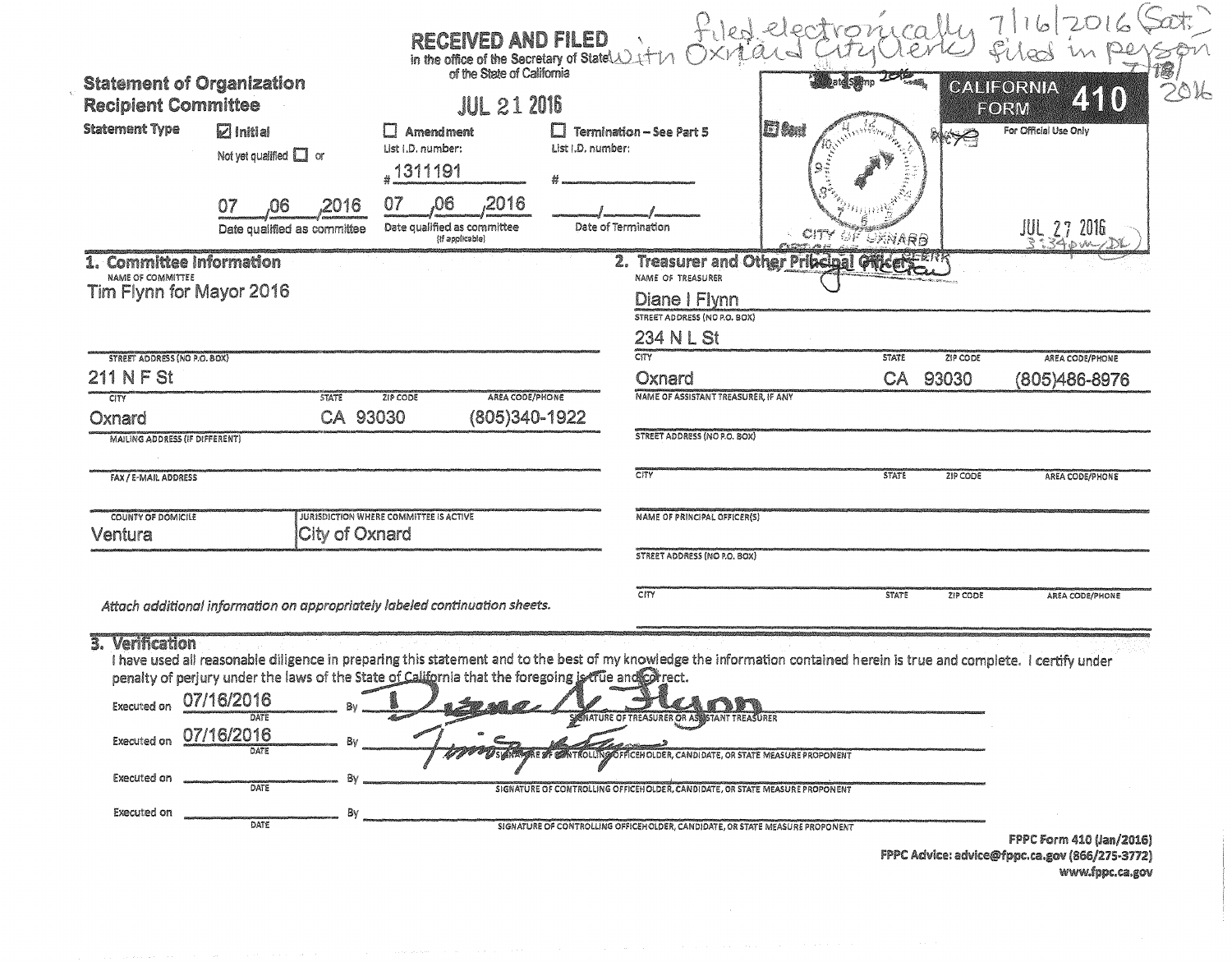| <b>Statement of Organization</b><br><b>Recipient Committee</b><br>INSTRUCTIONS ON REVERSE | CALIFORNIA 410<br><b>FORM</b><br>J Page 2 |
|-------------------------------------------------------------------------------------------|-------------------------------------------|
| Tim Flynn for Mayor 2016                                                                  | <b>ILD. NUMBER</b>                        |
|                                                                                           | 11311191                                  |

. All committees must list the financial institution where the campaign bank account is located.

| (805) 258-4508<br>18024-67829<br>Bank of America - Oxnard Main                                                                                                             |  |
|----------------------------------------------------------------------------------------------------------------------------------------------------------------------------|--|
| <b>CITY</b><br><b>STATE</b><br>ZIP CODE<br><b>ADDRESS</b>                                                                                                                  |  |
| 93030<br>1855 N Oxnard Blyd<br>Dxnard.<br>CΑ<br><b>The community of the community of the community of the community of the community of the community of the community</b> |  |

4. Type of Committee Complete the applicable sections.

## Controlled Committee

Primarily Formed Committee

. List the name of each controlling officeholder, candidate, or state measure proponent. If candidate or officeholder controlled, also list the elective office sought or held, and district number, if any, and the year of the election.

· List the political party with which each officeholder or candidate is affiliated or check "nonpartisan."

. If this committee acts jointly with another controlled committee, list the name and identification number of the other controlled committee.

| NAME OF CANDIDATE/OFFICEHOLDER/STATE MEASURE PROPONENT | ELECTIVE OFFICE SOUGHT OR HELD<br>(INCLUDE DISTRICT NUMBER IF APPLICABLE) | YEAR OF ELECTION | PARTY       |
|--------------------------------------------------------|---------------------------------------------------------------------------|------------------|-------------|
| Timothy B Flynn                                        | Mayor - City of Oxnard                                                    | 2016             | Monpartisan |
|                                                        |                                                                           |                  | Nonpartisan |

Primarily formed to support or oppose specific candidates or measures in a single election. List below:

| CANDIDATE(S) NAME OR MEASURE(S) FULL TITLE (INCLUDE BALLOT NO. OR LETTER) | CANDIDATE(S) OFFICE SOUGHT OR HELD OR MEASURE(S) JURISDICTION<br>(INCLUDE DISTRICT NO., CITY OR COUNTY, AS APPLICABLE) | CHECK ONE      |        |
|---------------------------------------------------------------------------|------------------------------------------------------------------------------------------------------------------------|----------------|--------|
|                                                                           |                                                                                                                        | SUPPORT        | OPPOSE |
|                                                                           |                                                                                                                        |                |        |
|                                                                           |                                                                                                                        | <b>SUPPORT</b> | OPPOSE |
|                                                                           |                                                                                                                        |                |        |

FPPC Form 410 (Jan/2016) FPPC Advice: advice@fppc.ca.gov (866/275-3772) www.fppc.ca.gov